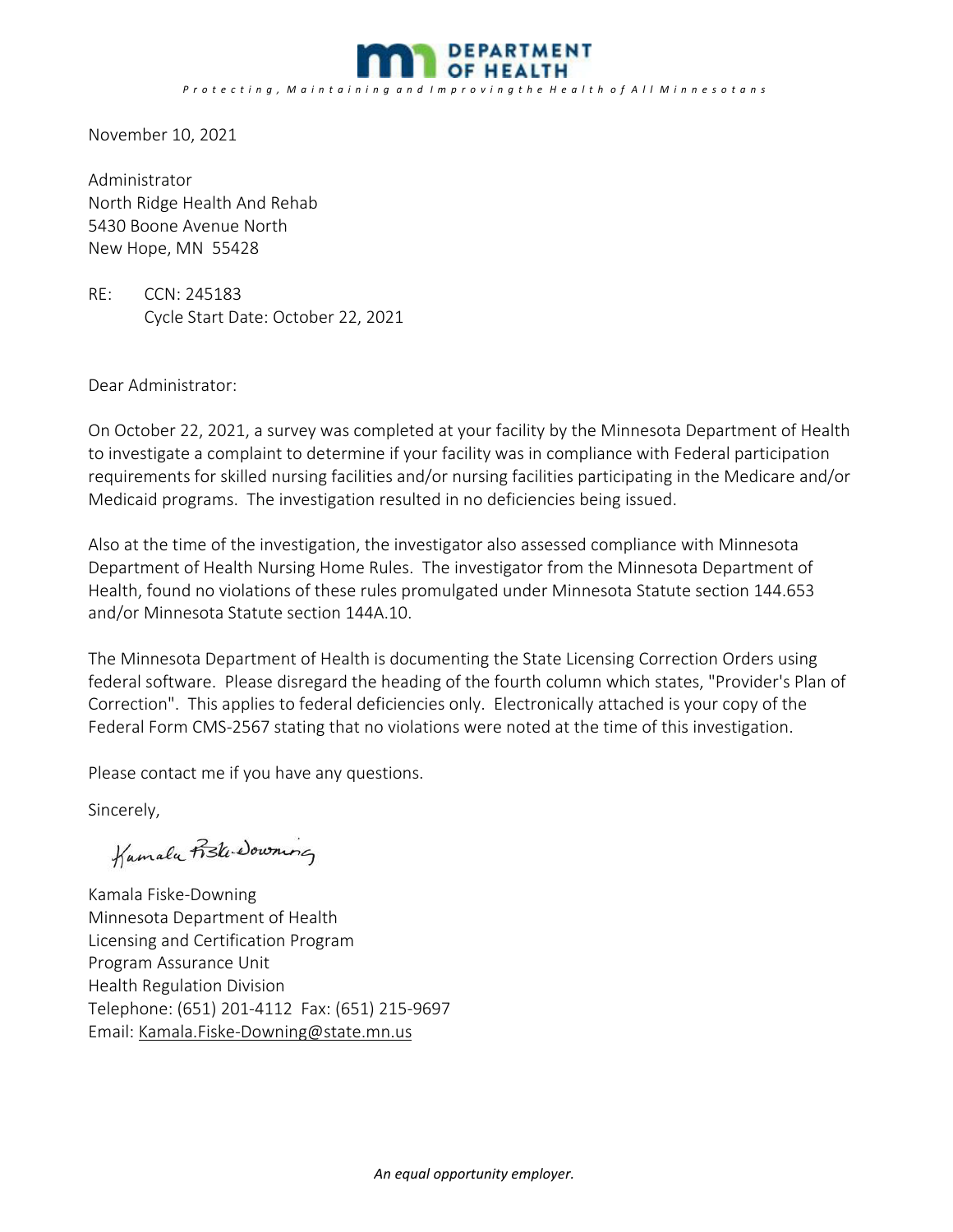| Minnesota Department of Health                      |                                                                                                                         |                                                                                                                                                                                                                                                                                                                                                                                                                                                                                                                                                                                                                                                                                                                                                                                                                                                                                                                                                                                                                                                                                                                                                                                           |                                                                                                                                                                                                                                                             |                                                                                                                          |                                      |  |  |  |  |
|-----------------------------------------------------|-------------------------------------------------------------------------------------------------------------------------|-------------------------------------------------------------------------------------------------------------------------------------------------------------------------------------------------------------------------------------------------------------------------------------------------------------------------------------------------------------------------------------------------------------------------------------------------------------------------------------------------------------------------------------------------------------------------------------------------------------------------------------------------------------------------------------------------------------------------------------------------------------------------------------------------------------------------------------------------------------------------------------------------------------------------------------------------------------------------------------------------------------------------------------------------------------------------------------------------------------------------------------------------------------------------------------------|-------------------------------------------------------------------------------------------------------------------------------------------------------------------------------------------------------------------------------------------------------------|--------------------------------------------------------------------------------------------------------------------------|--------------------------------------|--|--|--|--|
| STATEMENT OF DEFICIENCIES<br>AND PLAN OF CORRECTION |                                                                                                                         | (X1) PROVIDER/SUPPLIER/CLIA<br><b>IDENTIFICATION NUMBER:</b>                                                                                                                                                                                                                                                                                                                                                                                                                                                                                                                                                                                                                                                                                                                                                                                                                                                                                                                                                                                                                                                                                                                              | (X2) MULTIPLE CONSTRUCTION<br>A. BUILDING: A SALE AND THE SALE AND THE SALE OF THE SALE AND THE SALE OF THE SALE OF THE SALE OF THE SALE OF THE SALE OF THE SALE OF THE SALE OF THE SALE OF THE SALE OF THE SALE OF THE SALE OF THE SALE OF THE SALE OF THE |                                                                                                                          | (X3) DATE SURVEY<br><b>COMPLETED</b> |  |  |  |  |
|                                                     | 00238                                                                                                                   |                                                                                                                                                                                                                                                                                                                                                                                                                                                                                                                                                                                                                                                                                                                                                                                                                                                                                                                                                                                                                                                                                                                                                                                           | B. WING                                                                                                                                                                                                                                                     |                                                                                                                          | C<br>10/22/2021                      |  |  |  |  |
|                                                     | NAME OF PROVIDER OR SUPPLIER                                                                                            |                                                                                                                                                                                                                                                                                                                                                                                                                                                                                                                                                                                                                                                                                                                                                                                                                                                                                                                                                                                                                                                                                                                                                                                           |                                                                                                                                                                                                                                                             | STREET ADDRESS, CITY, STATE, ZIP CODE                                                                                    |                                      |  |  |  |  |
|                                                     | <b>NORTH RIDGE HEALTH AND REHAB</b>                                                                                     |                                                                                                                                                                                                                                                                                                                                                                                                                                                                                                                                                                                                                                                                                                                                                                                                                                                                                                                                                                                                                                                                                                                                                                                           | <b>5430 BOONE AVENUE NORTH</b><br>NEW HOPE, MN 55428                                                                                                                                                                                                        |                                                                                                                          |                                      |  |  |  |  |
| $(X4)$ ID<br><b>PREFIX</b><br><b>TAG</b>            |                                                                                                                         | SUMMARY STATEMENT OF DEFICIENCIES<br>(EACH DEFICIENCY MUST BE PRECEDED BY FULL<br>REGULATORY OR LSC IDENTIFYING INFORMATION)                                                                                                                                                                                                                                                                                                                                                                                                                                                                                                                                                                                                                                                                                                                                                                                                                                                                                                                                                                                                                                                              | ID<br><b>PREFIX</b><br><b>TAG</b>                                                                                                                                                                                                                           | PROVIDER'S PLAN OF CORRECTION<br>(EACH CORRECTIVE ACTION SHOULD BE<br>CROSS-REFERENCED TO THE APPROPRIATE<br>DEFICIENCY) | (X5)<br><b>COMPLETE</b><br>DATE      |  |  |  |  |
| 2 0 0 0                                             | <b>Initial Comments</b>                                                                                                 |                                                                                                                                                                                                                                                                                                                                                                                                                                                                                                                                                                                                                                                                                                                                                                                                                                                                                                                                                                                                                                                                                                                                                                                           | 2 0 0 0                                                                                                                                                                                                                                                     |                                                                                                                          |                                      |  |  |  |  |
|                                                     | *****ATTENTION******                                                                                                    |                                                                                                                                                                                                                                                                                                                                                                                                                                                                                                                                                                                                                                                                                                                                                                                                                                                                                                                                                                                                                                                                                                                                                                                           |                                                                                                                                                                                                                                                             |                                                                                                                          |                                      |  |  |  |  |
|                                                     |                                                                                                                         | NH LICENSING CORRECTION ORDER                                                                                                                                                                                                                                                                                                                                                                                                                                                                                                                                                                                                                                                                                                                                                                                                                                                                                                                                                                                                                                                                                                                                                             |                                                                                                                                                                                                                                                             |                                                                                                                          |                                      |  |  |  |  |
|                                                     | the Minnesota Department of Health.<br>corrected requires compliance with all<br>corrected.<br><b>INITIAL COMMENTS:</b> | In accordance with Minnesota Statute, section<br>144A.10, this correction order has been issued<br>pursuant to a survey. If, upon reinspection, it is<br>found that the deficiency or deficiencies cited<br>herein are not corrected, a fine for each violation<br>not corrected shall be assessed in accordance<br>with a schedule of fines promulgated by rule of<br>Determination of whether a violation has been<br>requirements of the rule provided at the tag<br>number and MN Rule number indicated below.<br>When a rule contains several items, failure to<br>comply with any of the items will be considered<br>lack of compliance. Lack of compliance upon<br>re-inspection with any item of multi-part rule will<br>result in the assessment of a fine even if the item<br>that was violated during the initial inspection was<br>You may request a hearing on any assessments<br>that may result from non-compliance with these<br>orders provided that a written request is made to<br>the Department within 15 days of receipt of a<br>notice of assessment for non-compliance.<br>On 10/21/21, through 10/22/21, a complaint<br>survey was conducted at your facility by |                                                                                                                                                                                                                                                             |                                                                                                                          |                                      |  |  |  |  |
|                                                     |                                                                                                                         | surveyors from the Minnesota Department of<br>Health (MDH). Your facility was found IN<br>compliance with the MN State Licensure.<br>The following complaint was found to be                                                                                                                                                                                                                                                                                                                                                                                                                                                                                                                                                                                                                                                                                                                                                                                                                                                                                                                                                                                                              |                                                                                                                                                                                                                                                             |                                                                                                                          |                                      |  |  |  |  |
|                                                     | Minnesota Department of Health                                                                                          |                                                                                                                                                                                                                                                                                                                                                                                                                                                                                                                                                                                                                                                                                                                                                                                                                                                                                                                                                                                                                                                                                                                                                                                           |                                                                                                                                                                                                                                                             |                                                                                                                          |                                      |  |  |  |  |

LABORATORY DIRECTOR'S OR PROVIDER/SUPPLIER REPRESENTATIVE'S SIGNATURE TITLE TITLE (X6) DATE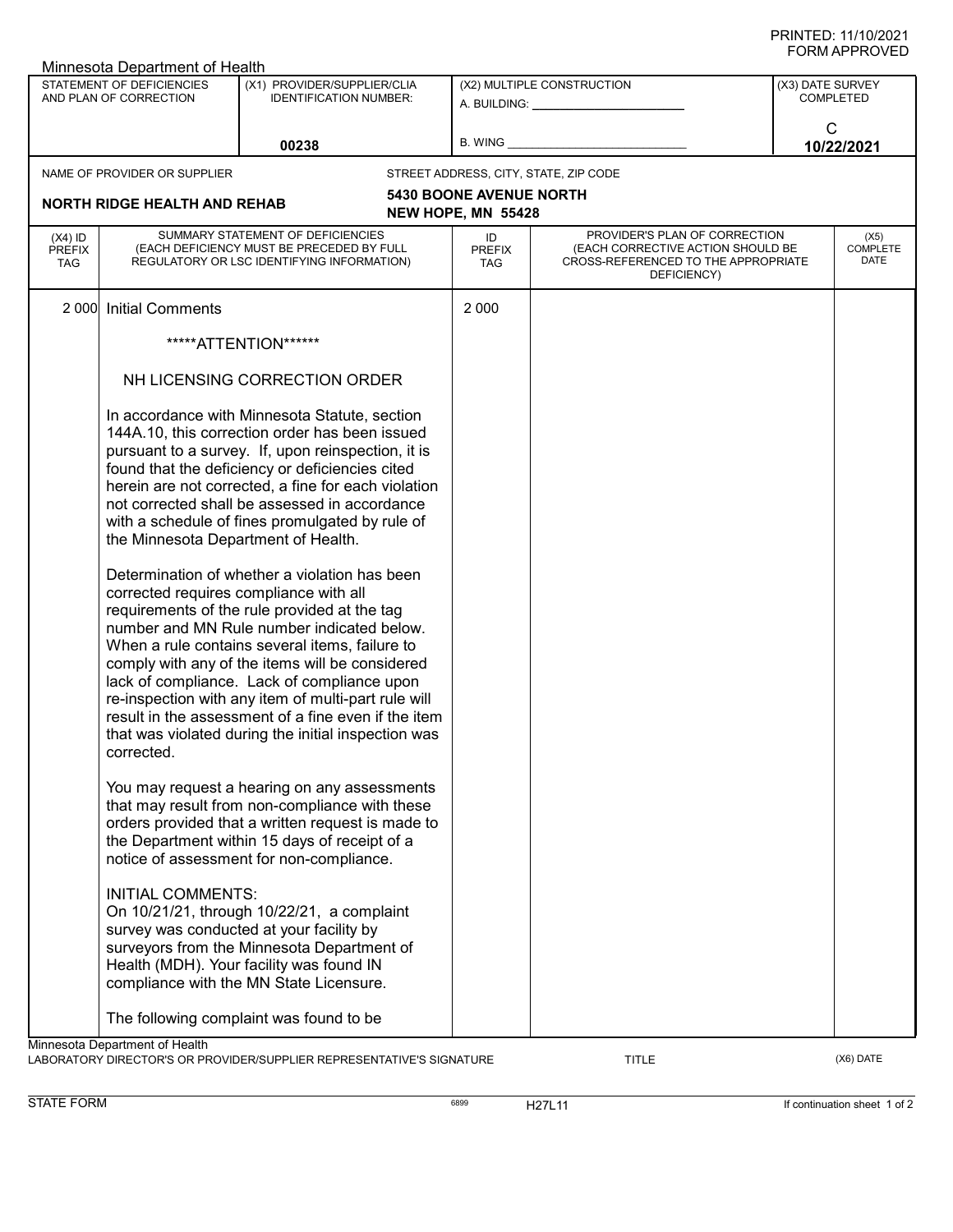| U<br>Minnesota Department of Health                 |                                                                                                                                                                                                                                                                                                                                                                                                                                                            |                                                              |  |                                                                                                                                                                                                                                     |                                                                                                                          |                                        |                                      |  |
|-----------------------------------------------------|------------------------------------------------------------------------------------------------------------------------------------------------------------------------------------------------------------------------------------------------------------------------------------------------------------------------------------------------------------------------------------------------------------------------------------------------------------|--------------------------------------------------------------|--|-------------------------------------------------------------------------------------------------------------------------------------------------------------------------------------------------------------------------------------|--------------------------------------------------------------------------------------------------------------------------|----------------------------------------|--------------------------------------|--|
| STATEMENT OF DEFICIENCIES<br>AND PLAN OF CORRECTION |                                                                                                                                                                                                                                                                                                                                                                                                                                                            | (X1) PROVIDER/SUPPLIER/CLIA<br><b>IDENTIFICATION NUMBER:</b> |  | (X2) MULTIPLE CONSTRUCTION<br>A. BUILDING: _______________________                                                                                                                                                                  |                                                                                                                          |                                        | (X3) DATE SURVEY<br><b>COMPLETED</b> |  |
|                                                     | 00238                                                                                                                                                                                                                                                                                                                                                                                                                                                      |                                                              |  | B. WING <b>Example 20</b> Second Second Second Second Second Second Second Second Second Second Second Second Second Second Second Second Second Second Second Second Second Second Second Second Second Second Second Second Secon |                                                                                                                          | $\mathsf{C}$<br>10/22/2021             |                                      |  |
| NAME OF PROVIDER OR SUPPLIER                        |                                                                                                                                                                                                                                                                                                                                                                                                                                                            |                                                              |  |                                                                                                                                                                                                                                     | STREET ADDRESS, CITY, STATE, ZIP CODE                                                                                    |                                        |                                      |  |
| <b>NORTH RIDGE HEALTH AND REHAB</b>                 |                                                                                                                                                                                                                                                                                                                                                                                                                                                            |                                                              |  | <b>5430 BOONE AVENUE NORTH</b>                                                                                                                                                                                                      |                                                                                                                          |                                        |                                      |  |
|                                                     |                                                                                                                                                                                                                                                                                                                                                                                                                                                            |                                                              |  | NEW HOPE, MN 55428                                                                                                                                                                                                                  |                                                                                                                          |                                        |                                      |  |
| $(X4)$ ID<br><b>PREFIX</b><br><b>TAG</b>            | SUMMARY STATEMENT OF DEFICIENCIES<br>(EACH DEFICIENCY MUST BE PRECEDED BY FULL<br>REGULATORY OR LSC IDENTIFYING INFORMATION)                                                                                                                                                                                                                                                                                                                               |                                                              |  | ID<br><b>PREFIX</b><br><b>TAG</b>                                                                                                                                                                                                   | PROVIDER'S PLAN OF CORRECTION<br>(EACH CORRECTIVE ACTION SHOULD BE<br>CROSS-REFERENCED TO THE APPROPRIATE<br>DEFICIENCY) | (X5)<br><b>COMPLETE</b><br><b>DATE</b> |                                      |  |
| 2 0 0 0                                             |                                                                                                                                                                                                                                                                                                                                                                                                                                                            |                                                              |  | 2 0 0 0                                                                                                                                                                                                                             |                                                                                                                          |                                        |                                      |  |
|                                                     |                                                                                                                                                                                                                                                                                                                                                                                                                                                            |                                                              |  |                                                                                                                                                                                                                                     |                                                                                                                          |                                        |                                      |  |
|                                                     | Continued From page 1<br>UNSUBSTANTIATED: H5183440C (MN77561).<br>Minnesota Department of Health is documenting<br>the State Licensing Correction Orders using<br>Federal software.<br>The facility is enrolled in ePOC and therefore a<br>signature is not required at the bottom of the first<br>page of state form. Although no plan of correction<br>is required, it is required that the facility<br>acknowledge receipt of the electronic documents. |                                                              |  |                                                                                                                                                                                                                                     |                                                                                                                          |                                        |                                      |  |
| Minnesota Department of Health                      |                                                                                                                                                                                                                                                                                                                                                                                                                                                            |                                                              |  |                                                                                                                                                                                                                                     |                                                                                                                          |                                        |                                      |  |